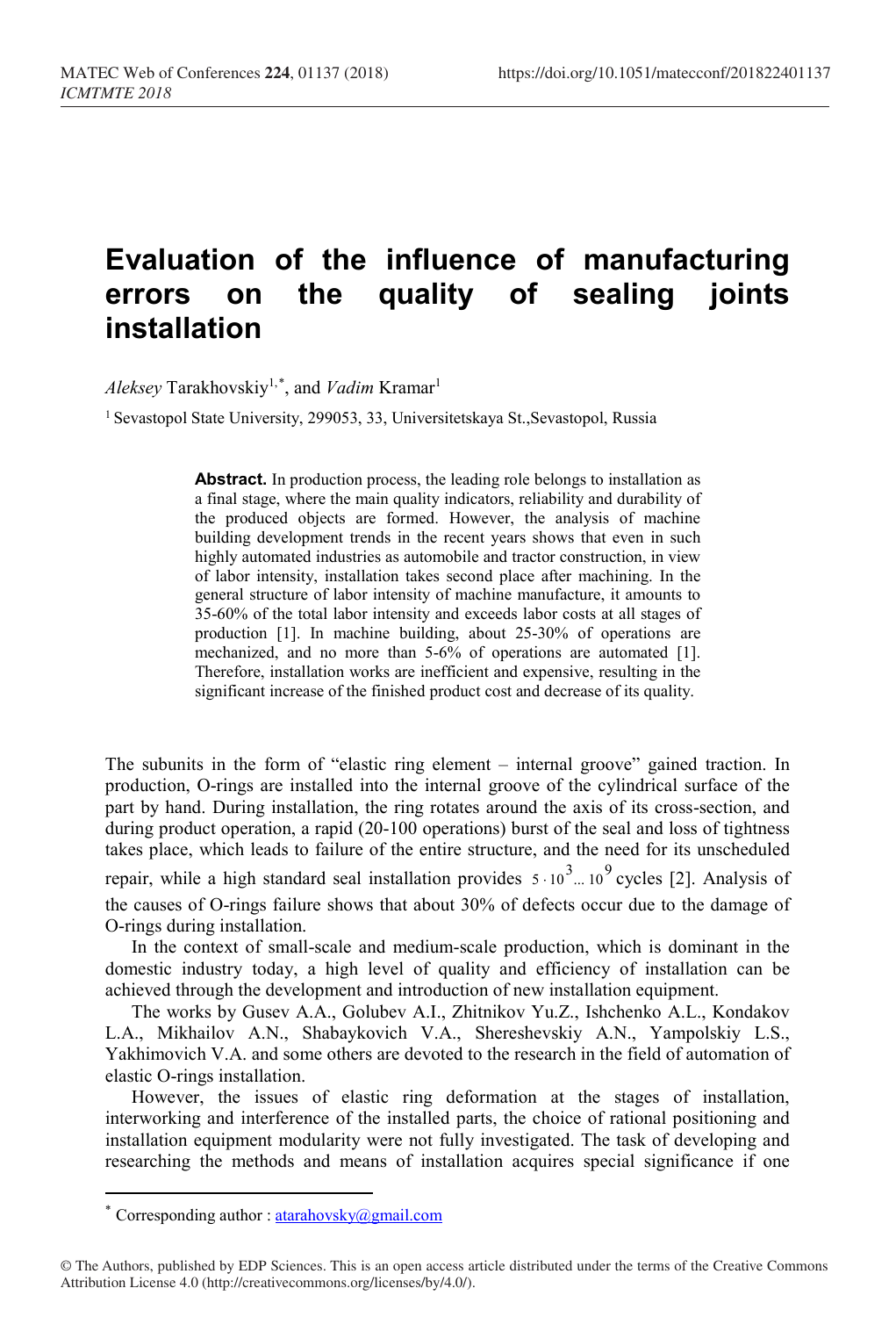considers that about 35-40% of product failures in machine building industries are attributed to the units "elastic ring element – internal groove".

The quality of sealing joints (SJ) is regulated by a set of ISO standards, covering more than 30 indicators [3]. Most of them determine requirements for the cylinder and rod mating surfaces (tolerances for surface dimensions, shape deviations, surface roughness and undulation, etc.). However, it is possible to distinguish quality parameters, which depend on the conditions and features of installation operations. The main ones are:

No damage to the sealing joint surface.

- 1. No twisting (spiral twisting) of the sealing element.
- 2. No sealing joint deformations during installation, exceeding the permissible limit, when complete restoration of the ring shape becomes impossible.
- 3. No tilting of the sealing element in the groove.
- 4. No destruction of the sealing element.

A special feature of the sealing joint installation process is that the quality control of the joint after installation is almost impossible. For quality assessment, the benchmark test information is used, as well as data on the service of products containing such joints. To develop the requirements for mechanized and automated installation processes, a numerical evaluation of error probability when using one or another installation method is necessary.

The sealing joint installation conditions depend largely on the geometry of the installed parts. The influence of the base part characteristic can be reduced by performing all installation steps without contact of the elastic ring with the sealing surface. This justifies the necessity of carrying out the conjugation of the ring with the groove of the base part with a gap. In addition, when the ring is fed to the groove with a gap, the process of installation is simplified, which is especially important for the technology of flexible automated production. Installation of the ring in a free state, without twisting, also contributes to a significant increase in the quality, reliability and durability of the sealing device, and hence the quality of the machine as a whole.



**Fig. 1.** Elastic line of the deformed ring with the minimum radius.

In this regard, our priority is the choice of the ring deformation method for effective reduction of its overall dimensions, which would allow us to inscribe the ring into a cylindrical boundary (CB) with a gap. This task is solved when the ring is bent with a protrusion facing inward. The corresponding deformation is shown in Fig. 1. Here, external fixed stop 1 ensures the inward bending of the ring, so corresponding point М1 of the elastic line approaches point М4 of the opposite section; internal fixed stops 2 and 3 are brought to one another to the full and the symmetrical sections of the ring touch at corresponding points М2 and М3. After deformation, the ring can be fed to the groove of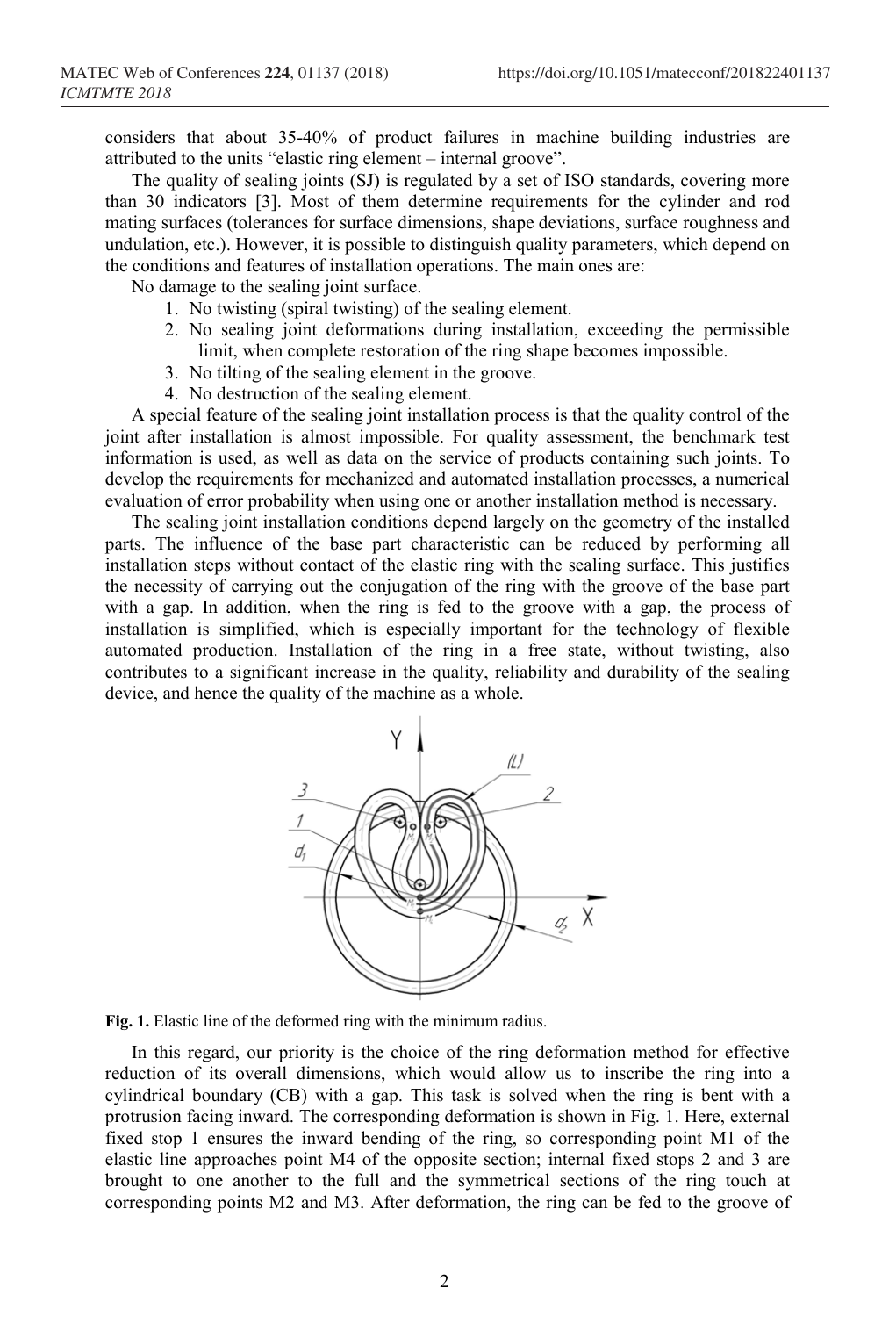the base part by the deforming body without contact with the sealing surface. The possibility of destruction or twisting of the ring is excluded, since the ring is fed to the groove with a gap. The rigidity of the ring is also increased, as the ring is fixed with the stops of the deforming body. In such conditions, the complex of the actuator and the elastic ring deformed by it can be considered as a rigid connecting part.

In accordance with installation conditions, the deformation of the elastic ring with a protrusion facing inward makes sense if, after the deformation, the ring can be inscribed into CB with the required gap. Since the radius of the circumscribed circle characterizes the dimensions of the deformed ring, then in order to mate with the gap, the following condition must be fulfilled:

$$
\widetilde{R}_{y \text{ on }} -\left(\widetilde{R}_{\text{on }}^{\text{min}} + 0.5 \cdot d_2\right) - \Delta_{\Sigma} \ge C, \text{ mm}
$$
\n(1)

where  $R_{v \text{ on}}$  – radius of the CB cross-section;  $d_2$  – diameter of the ring cross-section;  $\Delta_{\Sigma}$ – total relative orientation error; *C* – minimum guaranteed gap.

To assess the possibility of mating with the gap, it is, first of all, necessary to determine radius  $\tilde{R}_{y \text{ on }}$  of the cylindrical boundary cross-section, which can be obtained from the tables of DSTU GOST 24191: 2008.

Radius  $\tilde{R}_{on}^{\min}$  of the circumscribed circle, which depends on the geometric parameter of ring  $\cdot$ *V* is calculated using the following formula:

$$
\widetilde{R}_{on}^{\min} = R \cdot \left(0,483 \cdot \nu + 0,663\right),\tag{2}
$$

where  $v$  - diameter  $d_2$  of the ring cross-section, referenced to main radius *R* 

$$
\left(\,R=\frac{d_1+d_2}{2}\,\right).
$$

The methods of SJ installation with a gap created beforehand in mating are different from the known installation methods, as the process of ring mating occurs without contact with the base part surfaces (i.e., without contact with CB). It is for this reason that schemes of mechanisms with relative mobility of the base or attached parts can not be applied. Methods and means of directional alignment and installation of parts can be applied, however, for SJ installation they will be characterized by considerable complexity and cumbersomeness.

The location schemes of SJ parts, like the entire installation process, differ in a number of features. First of all, the mechanisms should be characterized by rigid location and rigid relative installation of the assembled parts. When installing the sealing ring into the groove of the hole, the enclosing part is a part with a groove, and the enclosed part is an elastic sealing ring. More often, the enclosing part is based along the exterior auxiliary surface. For the enclosed mating surface of the connecting shaft, we take a conditional cylindrical surface with the radius of the cross section equal to radius  $\tilde{R}_{on}^{\min}$  of the circle circumscribed around the ring deformed at the stops.

The total installation error (relative orientation error) is selected and calculated in each specific case. These matters are considered in numerous published papers [4].

If the mounting surface of the base part is cylindrical and the part is fixed with a movable prismatic clamp to a fixed plane, the relative orientation error  $\Delta_{\Sigma}$  will be equal to: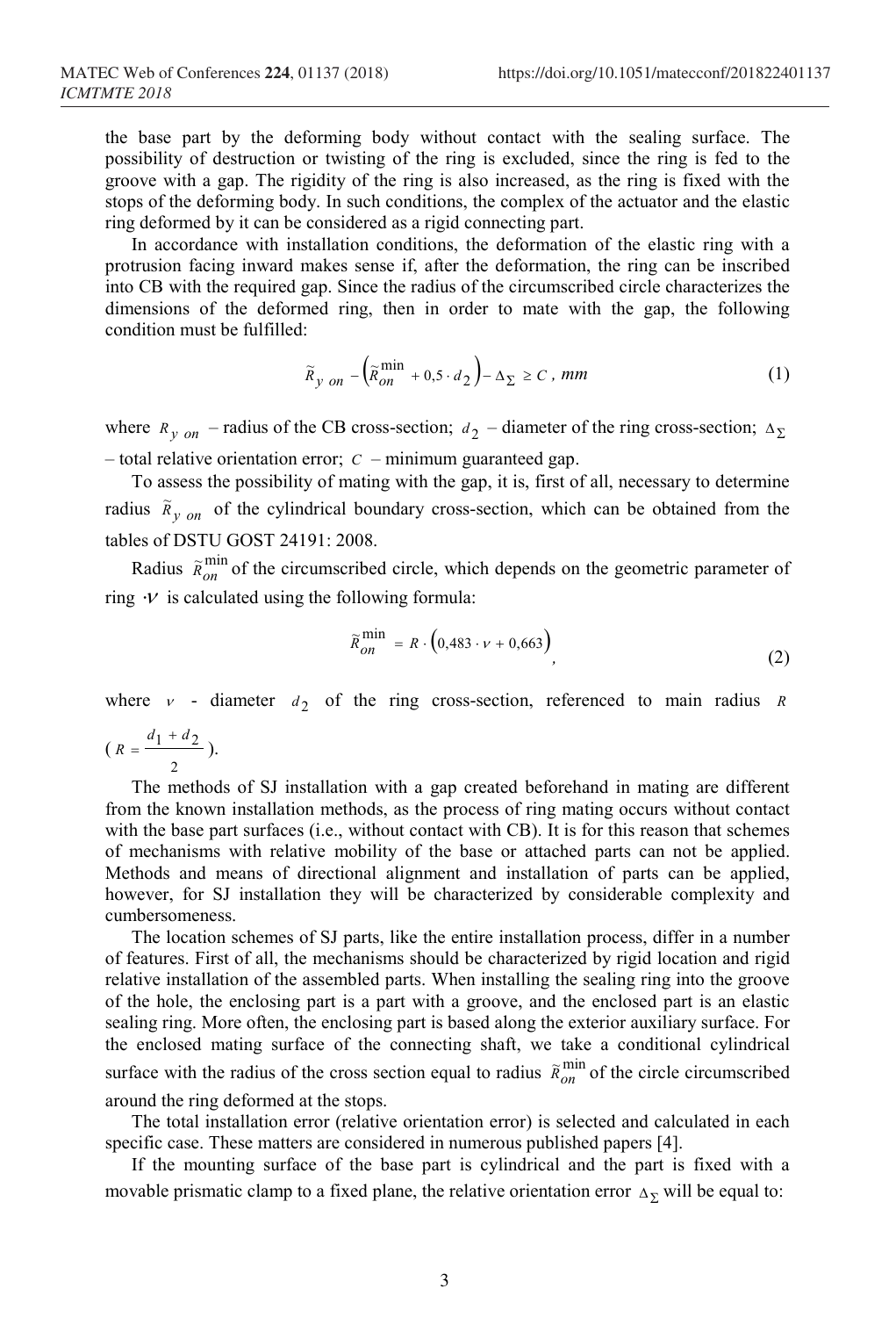$$
\Delta_{\Sigma} = \varepsilon_{np} + \varepsilon_0 + \varepsilon_0 + \frac{\delta_0}{2} + \frac{\delta_{on}}{2} + \varepsilon_{v,MM}
$$
\n(3)

where  $\varepsilon_{np}$  – position error;  $\varepsilon_{\delta}$  – location error of the part,  $\varepsilon_{\delta} = \frac{\delta_{n}}{2}$ ;  $\delta_{n}$  – outer diameter tolerance of the base part;  $\varepsilon_o$  – scale of the hole center displacement relative to the center of the external diameter of the base part;  $\delta_{\rho}$  – tolerance for the sealing hole diameter (for the CB cross-section diameter);  $\delta_{on}$  – deviation of the circumscribed circle radius;  $\varepsilon_v$  – value of the circumscribed circle center displacement.

The distance between the external and internal stops, the ordinate of the circumscribed circle center, and the distance between the external stop and the circumscribed circle center depend only on the geometric parameter  $\cdot v$ , i.e. on the sizes ( $d_1$  and  $d_2$ ) of the O-ring. The scattering of errors of these values, the variation of which depends on a large number of factors that do not have a predominant value, obeys the Gauss' law [5].

Let us estimate the mean square deviations of the calculated parameters. Let  $Y = \varphi(X_1, X_2, ..., X_n)$  be function *n* of random uncorrelated arguments  $X_1 ... X_n$ . Assuming a small effect of the argument deviation on the function deviation, the indicated dependence can be linearized. The average quadratic deviation  $\delta_{\nu}$  for a linear function according to [6] is expressed by the following formula:

$$
\delta_y^2 = \sum_{i=1}^n \left( \frac{\partial \overline{\varphi}}{\partial x_i} \right)^2 \delta x_i^2 \tag{4}
$$

where *i* ∂*X*  $\frac{\partial \overline{\varphi}}{\partial t}$  are derivatives calculated for the value of the arguments equal to their mathematical expectations. Let us use (4) to determine the average quadratic deviation of the obtained dependences:

$$
\widetilde{R}_{on}^{\min} = \frac{d_1 + d_2}{2} \cdot R_{on}^{\min}(\nu) \tag{5}
$$

Thus, from (4) we will get:

$$
\delta_{on}^2 = \left(\frac{\partial \widetilde{R}_{on}}{\partial d_1}\right)^2 \cdot \delta_1^2 + \left(\frac{\partial \widetilde{R}_{on}}{\partial d_2}\right)^2 \cdot \delta_2^2,
$$
\n(6)

where  $\delta_{on}$ ,  $\delta_1$ ,  $\delta_2$  are average quadratic deviations, respectively, of the circumcised circle radius, internal diameter  $d_1$  of the ring and cross-section diameter  $d_2$  of the ring.

Let us remind you that 
$$
v = \frac{2 \cdot d_2}{d_1 + d_2}
$$
.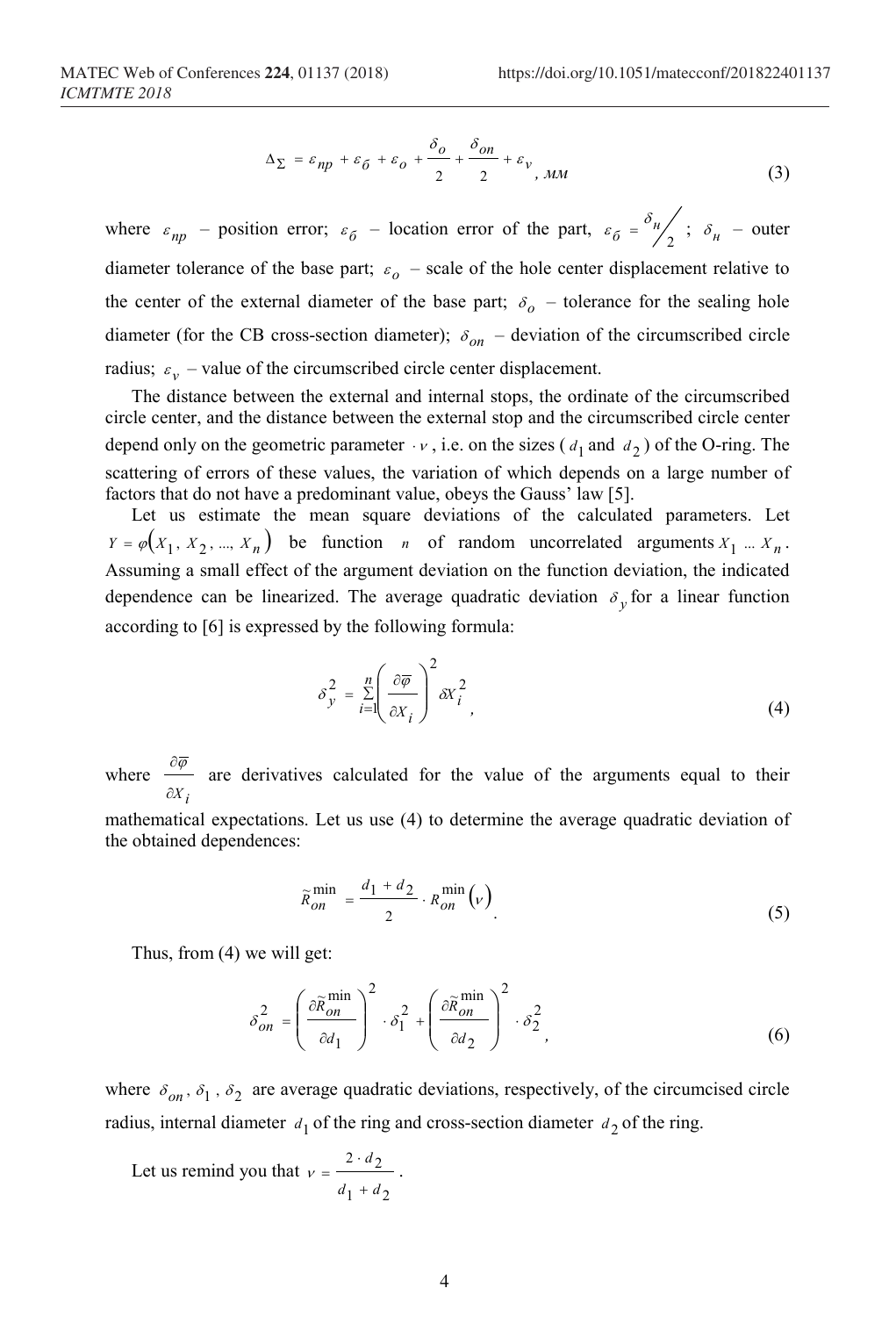We express 
$$
\frac{\partial \widetilde{R}_{on}}{\partial d_1}
$$
 and  $\frac{\partial \widetilde{R}_{on}}{\partial d_2}$ , and substitute into equation (6).

We obtain taking into account (5):

$$
\frac{\partial \widetilde{R}_{on}^{\min}}{\partial d_1} = \frac{1}{2} \cdot R_{on}^{\min}(\nu) + \frac{d_1 + d_2}{2} \cdot \frac{\partial R_{on}^{\min}}{\partial \nu} \cdot \frac{\partial \nu}{\partial d_1} =
$$
\n
$$
= \frac{1}{2} \cdot R_{on}^{\min}(\nu) - \frac{d_1 + d_2}{2} \cdot \frac{\partial R_{on}^{\min}}{\partial \nu} \cdot \frac{2 \cdot d_2}{\left(d_1 + d_2\right)^2} = \frac{1}{2} \left[ R_{on}^{\min}(\nu) - \frac{\partial R_{on}^{\min}}{\partial \nu} \cdot \nu \right]
$$

$$
\frac{\partial \widetilde{R}_{on}}{\partial d_{2}} = \frac{1}{2} \cdot R_{on}^{\min}(\nu) + \frac{d_{1} + d_{2}}{2} \cdot \frac{\partial R_{on}^{\min}}{\partial \nu} \cdot \frac{\partial \nu}{\partial d_{1}} =
$$
\n
$$
= \frac{1}{2} \cdot R_{on}^{\min}(\nu) - \frac{d_{1} + d_{2}}{2} \cdot \frac{\partial R_{on}^{\min}}{\partial \nu} \cdot \frac{d_{1} + d_{2} - d_{2}}{(d_{1} + d_{2})^{2}} = \frac{1}{2} \left[ R_{on}^{\min}(\nu) - \frac{\partial R_{on}^{\min}}{\partial \nu} \cdot \left( 1 - \frac{\nu}{2} \right) \right]
$$
\n
$$
\delta_{on}^{2} = \frac{1}{4} \cdot \left[ \left( 0, 48\nu + 0, 66 - 0, 48\nu \right)^{2} \delta_{2}^{2} + \left( 0, 48\nu + 0, 66 + 0, 48 - 0, 24\nu \right)^{2} \delta_{2}^{2} \right] =
$$
\n
$$
= 0, 11\delta_{1}^{2} + \left( 0, 12 \cdot \nu + 0, 57 \right)^{2} \delta_{2}^{2}
$$
\n(7)

*Similarly, we get:*

$$
\delta_V^2 = \frac{1}{4} \left[ \left( 0,66 - 0,52v + 0,52v \right)^2 \delta_2^2 + \left( 0,66 - 0,52v - 0,52 + 0,26v \right)^2 \delta_2^2 \right] =
$$
  
= 0,11 $\delta_1^2$  +  $\left( 0,14 - 0,26 \cdot v \right)^2 \delta_2^2$  (8)

$$
\delta_{H^*}^2 = \frac{1}{4} \Big[ (1, 15 - 0, 58v + 0, 58v)^2 \delta_1^2 + (1, 15 - 0, 58v - 0, 58 + 0, 29v)^2 \delta_2^2 \Big] =
$$
  
= 0,33 $\delta_1^2$  + (0,57 - 0,29 · v)<sup>2</sup>  $\delta_2^2$  (9)

When the random variable is distributed according to the Gauss' law, the value of  $6\delta$ [5] is taken to be practically the limiting scattering field. Then we will have  $\delta_1 = -\delta \cdot d_1$  $\delta_1 = \frac{1}{\epsilon} \cdot \delta \cdot d_1,$  $\delta_2 = \frac{1}{\epsilon} \cdot \delta \cdot d_2$ , and

$$
\delta_{on} = 6\delta_{on} = 6\sqrt{0.11\delta_1^2 + (0.12 \cdot v + 0.57)^2 \delta_2^2}
$$
 (10)

$$
\varepsilon_{\nu} = 6\delta_{\nu} = 6\sqrt{0.11\delta_1^2 + \left(0.14 - 0.26 \cdot \nu\right)^2 \delta_2^2}
$$
\n(11)